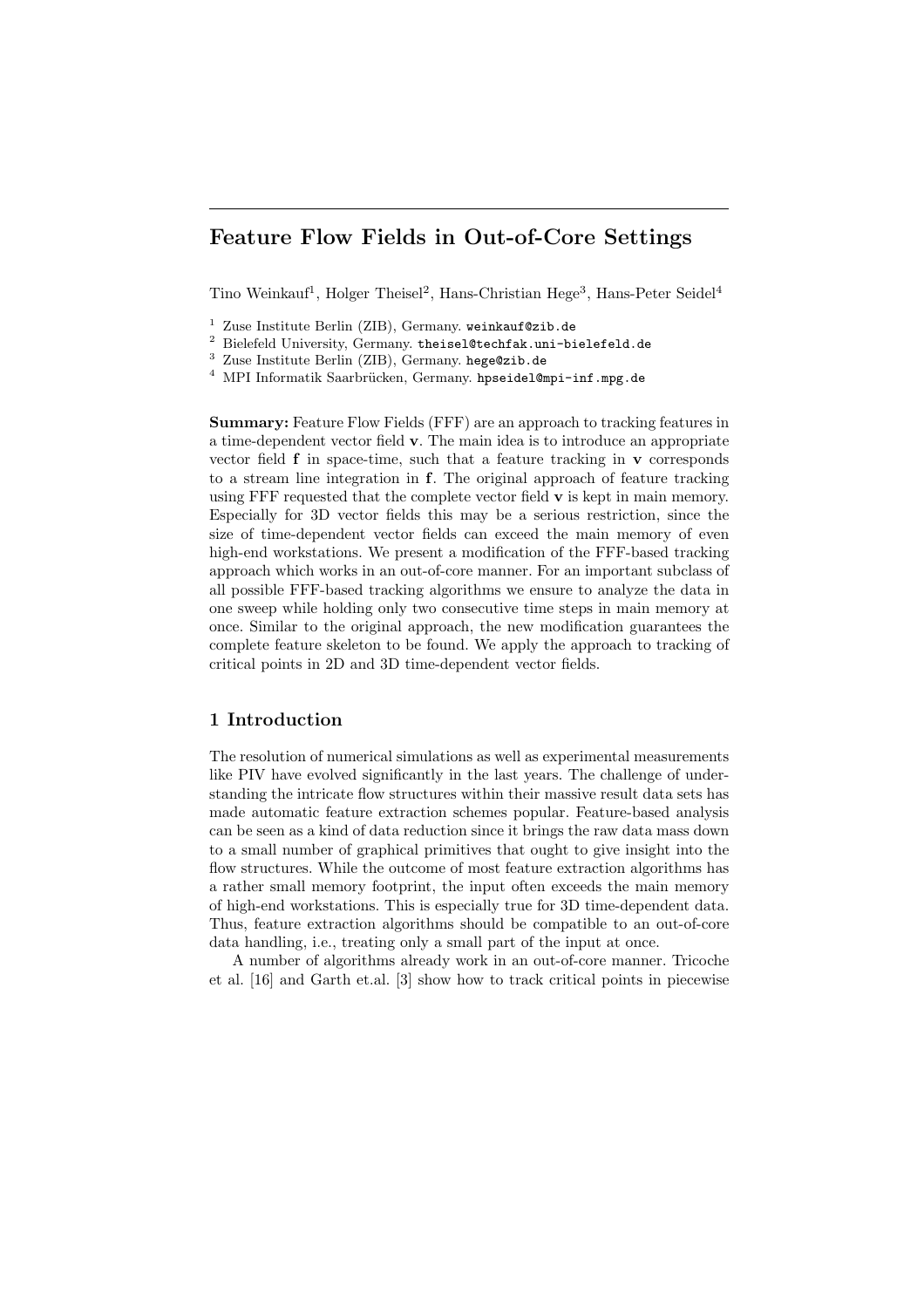linear vector fields by analyzing the data in one sweep and holding only two time slices at once. Their approaches exploit the linearity of non-changing piecewise linear grids and are probably the best way to go for this important class of data.

Another way of tracking features which are defined by the parallel vector operator [8] is introduced in [1]. This approach is based on a 4-dimensional isosurface extraction – and therefore compatible to out-of-core data handling.

Theisel et al. [13] propose a general approach to feature tracking by capturing the temporal evolution of a feature using a stream object<sup>5</sup> integration in a derived vector field – the feature flow field (FFF). This basic idea has been applied not only to tracking critical points [13] and derived applications like simplification [11] and comparison [12], but also to extracting Galilean invariant vortex core lines [10] and tracking closed stream lines [14]. The FFF approach is independent of an underlying grid, i.e., it is entirely based on the description of the data as a continuous field. At first glance, this concept seems to contradict the principle of out-of-core data handling: treating only a small part of the data at once. In this paper we show that those two concepts do not contradict. In fact, we show how all FFF-based tracking algorithms can be formulated in an out-of-core manner. This will be used to re-formulate the algorithm for tracking critical points from [13] to make it compatible to out-of-core data handling. The resulting algorithm enables to analyze the data in one sweep while holding only two time slices at once.

The rest of the paper is organized as follows: section 2 surveys the FFF approach as described in [13] and the basics of out-of-core data handling. Section 3 describes the new out-of-core version of the FFF approach. Section 4 applies this knowledge to FFF-based tracking of critical points, while conclusions are drawn in section 5.

# 2 Background and Problem

In this section we briefly discuss the basics behind out-of-core data handling and feature flow fields. While their main ideas are not antagonistic, a typical algorithm based on FFF is incompatible with an out-of-core data handling.

### 2.1 Out-Of-Core Data Handling

 $Out-of-core$  refers to the data handling strategy of algorithms, which process data too large to fit into main memory. Thus, only parts of the data can be loaded at once and acted upon. Since loading the data from a mass storage device is very time-consuming, the number of those operations should be reduced to a minimum. This restriction must already be considered when formulating the algorithm.

 $\frac{5}{6}$  This refers to a stream line, stream surface, stream volume, etc. – depending on the dimensionality of the feature.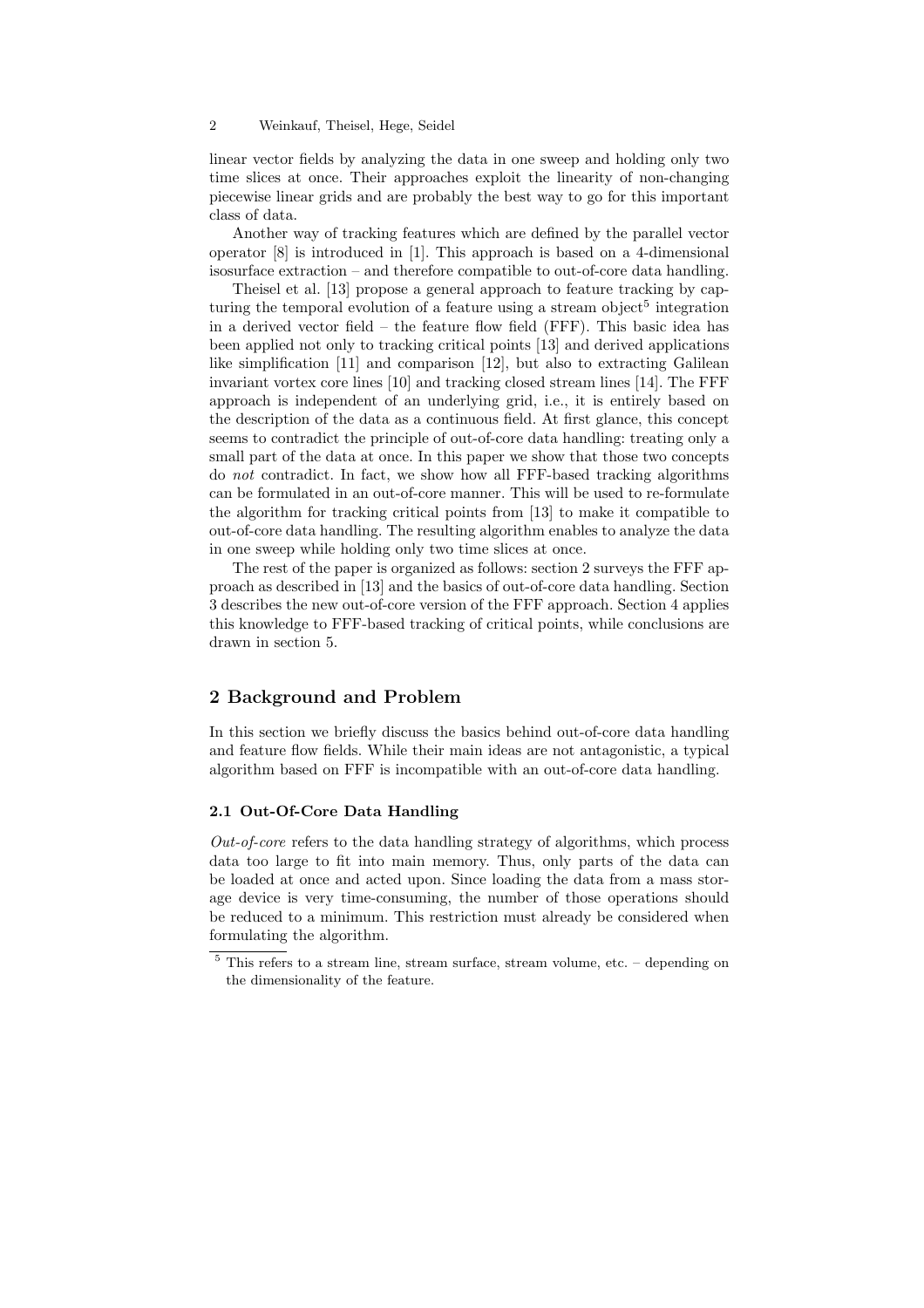

Fig. 1. Out-of-core data handling strategies.

There are different types of out-of-core data handling strategies. We just want to mention two here:

- Block-wise random access: Data is loaded in blocks of same size. All dimensions are treated equally. The loaded data block with the oldest access time is subject to be substituted with the next block to be loaded. An application for this access pattern is the integration of a path line, which touches only parts of the domain. Figure 1a gives an illustration.
- Slice-wise sequential access: Data is loaded in slices, i.e., one dimension is fixed for every slice. Slices will be loaded as a fixed sequence in ascending or descending order. The procedure to load all slices from first to last is called a sweep. A very common approach is the usage of time slices, since a number of data sets are organized such that each time step is given as a separate file. An application for this access pattern is the extraction of fold bifurcations, where all parts of the domain need to be examined. Figure 1b gives an illustration.

Feature extraction algorithms usually do not have a-priori knowledge about the location of the feature and therefore, they need to examine the whole domain. A slice-wise sequential access strategy seems to be even more preferable, if the data is already given in time slices. For the rest of this paper we consider this data handling strategy only. Note, that by loading two consecutive time steps  $t_i$  and  $t_{i+1}$  and applying a linear interpolation in between them, we obtain the time-dependent field in that time interval.

#### 2.2 Feature Flow Fields

The concept of feature flow fields was first introduced in [13]. It follows a rather generic idea:

Consider an arbitrary point **x** known to be part of a feature in a (scalar, vector, tensor) field v. A feature flow field f is a well-defined vector field at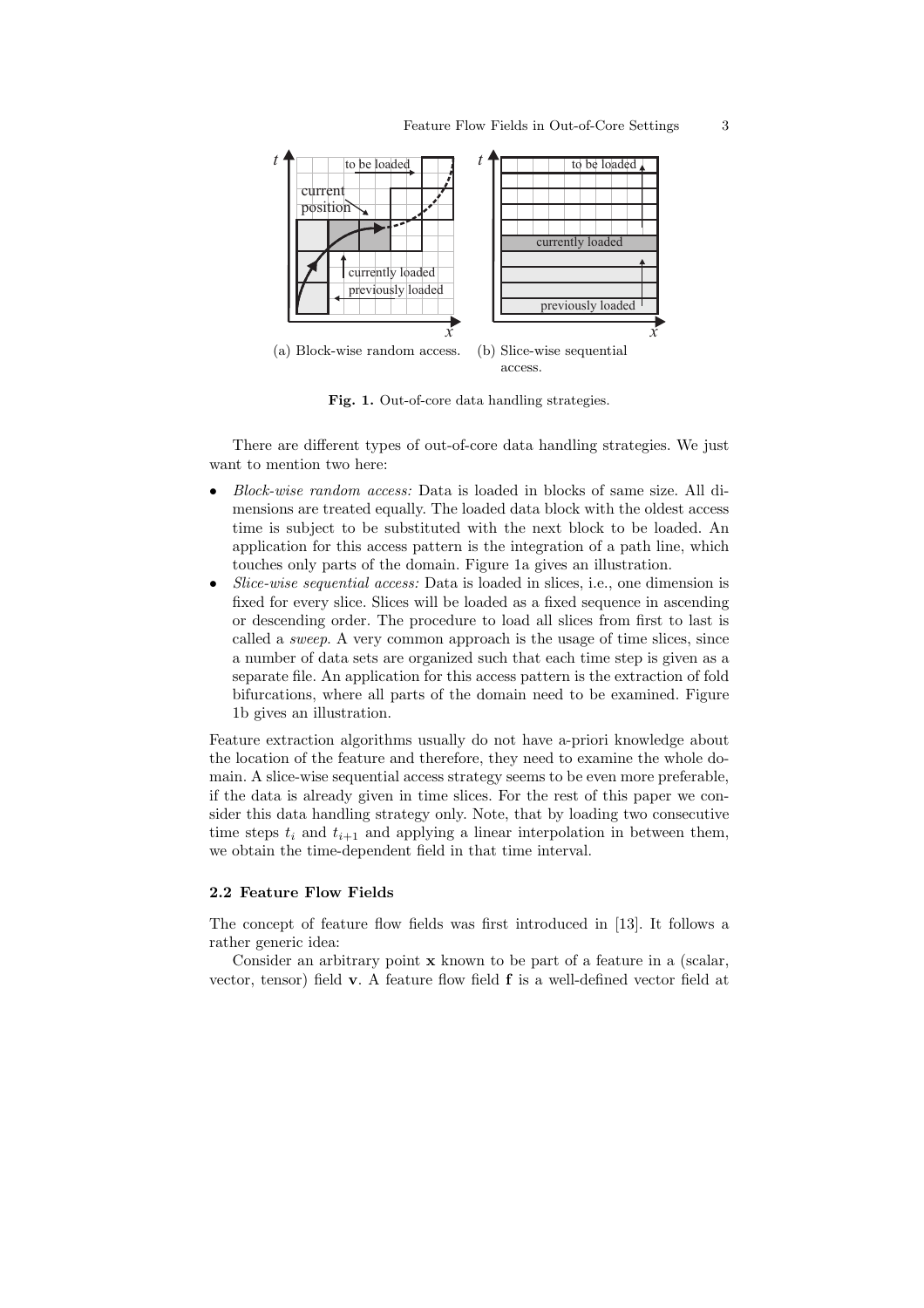

**Fig. 2.** Feature tracking using feature flow fields. Features at  $t_{i+1}$  can be observed by intersecting these stream lines with the time plane  $t = t_{i+1}$ .

x pointing into the direction where the feature continues. Thus, starting a stream line integration of  $f$  at  $x$  yields a curve where all points on this curve are part of the same feature as x.

FFF have been used for a number of applications, but mainly for tracking features in time-dependent fields. Here, f describes the dynamic behavior of the features of  $\mathbf v$ : for a time-dependent field  $\mathbf v$  with  $n$  spatial dimensions,  $\mathbf f$ is a vector field  $\mathbb{R}^{n+1} \to \mathbb{R}^{n+1}$ . The temporal evolution of the features of **v** is described by the stream lines of f. In fact, tracking features over time is now carried out by tracing stream lines. The location of a feature at a certain time  $t_i$  can be obtained by intersecting the stream lines with the time plane  $t_i$ . Figure 2a gives an illustration.

Depending on the dimensionality of the feature at a certain time  $t_i$ , the feature tracking corresponds to a stream line, stream surface or even higherdimensional stream object integration. The stream lines of f can also be used to detect events of the features:

- A birth event occurs at a time  $t<sub>b</sub>$ , if the feature at this time is only described by one point of a stream object of f, and all stream lines in the neighborhood of this point are in the half-space  $t \geq t_b$ .
- A split occurs at a time  $t_s$ , if one of the stream lines of  $f$  describing the feature touches the plane  $t = t_s$  "from above".
- An exit event occurs if all stream lines of f describing the feature leave the spatial domain.

The conditions for the reverse events (death, merge, entry) can be formulated in a similar way. Figure 2b illustrates the different events.

Integrating the stream lines of f in forward direction does not necessarily mean to move forward in time. In general, those directions are unrelated. The direction in time may even change along the same stream line as it is shown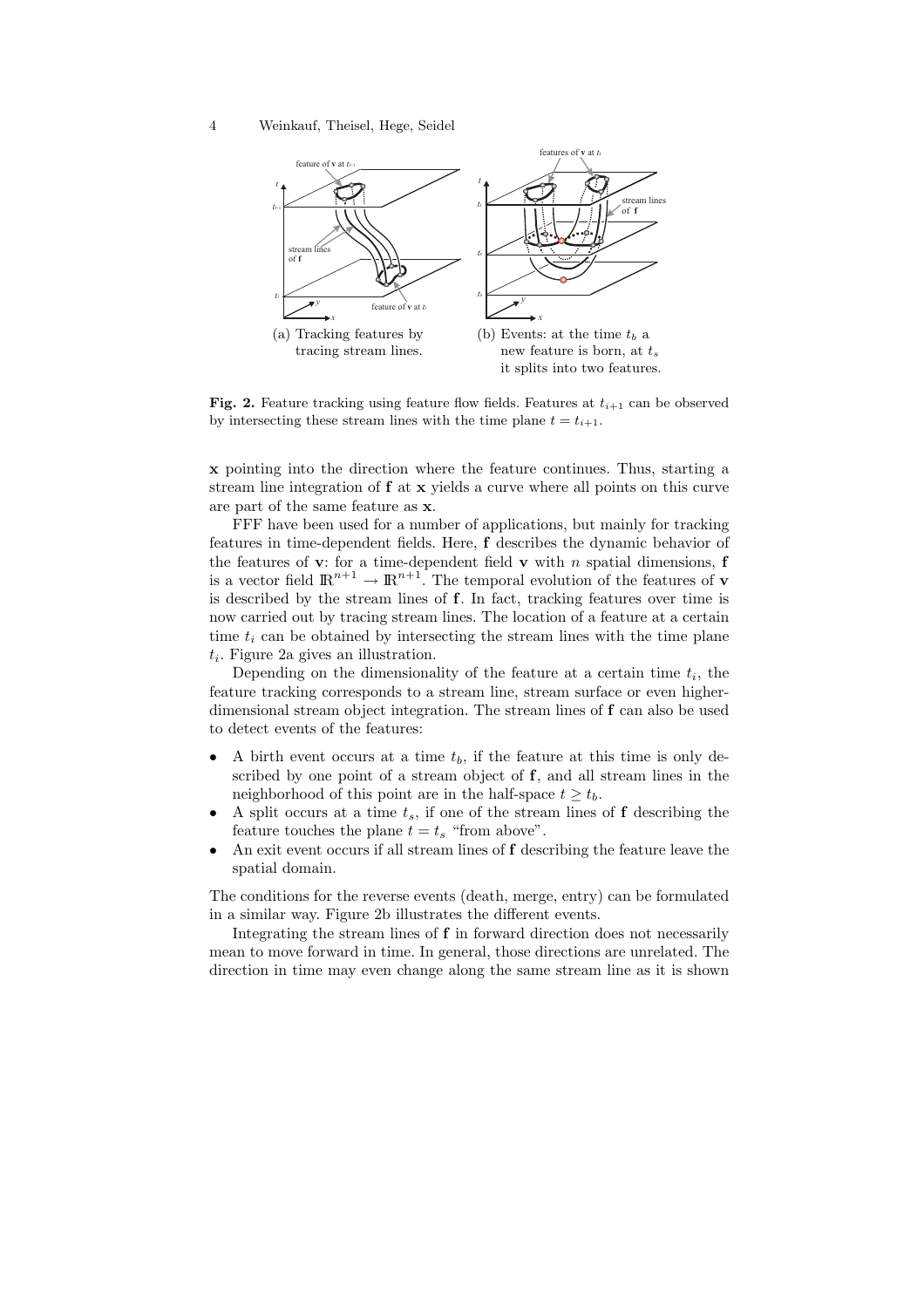in figure 2b. This situation is always linked to either a birth and a split event, or a merge and a death event.

Even though we treated the concept of FFF in a rather abstract way, we can already formulate the basics of an algorithm to track all occurrences of a certain feature in a time-dependent field:

#### Algorithm 1 General FFF-based tracking

- 1. Get seeding points/lines/structures such that the stream object integration of f guarantees to cover all paths of all features of v.
- 2. From the seeding structures: apply a numerical stream object integration of f in both forward and/or backward direction until it leaves the space-time domain.
- 3. If necessary: remove multiply integrated stream objects.

Algorithm 1 is more or less an abstract template for a specific FFF-based tracking algorithm like e.g. tracking of critical points. However, it shows a vital contradiction to out-of-core data handling: it gives no guarantee on how the data is processed. We would end up loading different data slices more than once, since both forward and backward integration of f are allowed, and as already said, the direction in time may even change along the same stream line.

## 3 Feature Flow Fields and Out-Of-Core Algorithms

In this section we want to modify algorithm 1 such that it becomes compatible to out-of-core data handling. This will allow to formulate all FFF-based algorithms in an out-of-core manner. Before we formulate the algorithm, we collect some concepts and properties of the FFF integration on which the new algorithm is based upon.

#### 3.1 Direction of Integration Regarding Time

The FFF approach is based on a stream line integration of f. Given a starting point  $\mathbf{x}_0 = (\mathbf{x}_0^s, t_0)$ , f can be integrated in forward or backward direction. Assuming an Euler integration<sup>6</sup>, the forward integration goes to the next point  $\mathbf{x}_1 = \mathbf{x}_0 + \varepsilon \mathbf{f}(\mathbf{x}_0)$ , while the backward integration gives the next point  $x_1 = x_0 - \varepsilon f(x_0)$  for a certain small positive  $\varepsilon$ . In addition to this distinction of the integration orientation, we can also distinguish a t-forward and t-backward orientation. We call an integration *t*-forward if the next point  $\mathbf{x}_1 = (x_1^s, t_1)$  is ahead in time, i.e., if  $t_1 > t_0$ . For  $t_1 < t_0$ , we have a *t*-backward integration. This property can be decided locally for a point  $x_0$  by looking at the sign of the t-component of  $f(x_0)$ , or if this component is zero, by looking at the sign of the partial derivative  $f_t(\mathbf{x}_0)$ . Figure 3 illustrates some of these cases.

 $^{\rm 6}$  For the actual integration we used a fourth order Runge Kutta method, the Euler integration is only for explaining the concepts.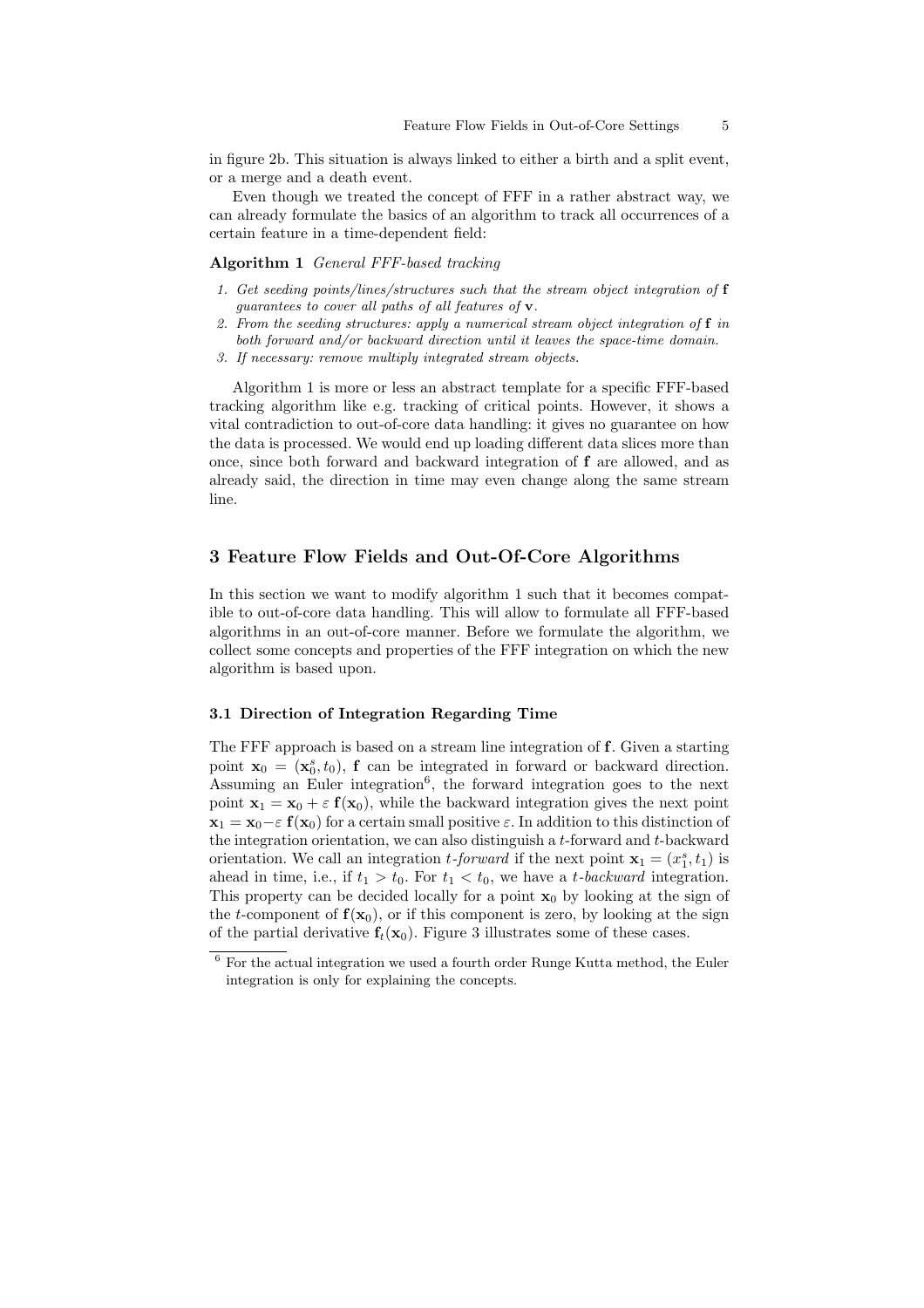

Fig. 3. Orientation of integrating f: a) forward and t-forward; b) forward and tbackward; c) backward and t-forward; d) backward and t-backward; the curves are the integrated stream lines starting from  $x_0$ .

#### 3.2 Classification of Seeding Structures

The FFF approach is also based on finding appropriate starting structures for the integration. The definition of a complete set of seeding structures is up to the specific FFF-based application. However, we can give the following classification of those structures:

- t-forward structures: all integrations started here are t-forward only.
- t-backward structures: all integrations started here are t-backward only.
- **intermediate structures:** a  $t$ -forward and a  $t$ -backward integration will be started here.

This classification is independent of a specific FFF-based application, though it might be that in certain cases a class of structures is empty, e.g. there are only t-forward and intermediate structures but no t-backward structures.

As already discussed in section 2.2, a t-forward integration may change to a t-backward integration even along the same stream line. This situation is always linked to either a birth or a death event, which perfectly fit into the classification: a birth event is a  $t$ -forward point, and a death event a t-backward point.

#### 3.3 Out-Of-Core FFF-based Tracking Algorithm

The split of the integration into different directions regarding the time is the conceptual key to an out-of-core version of algorithm 1:

Algorithm 2 Out-of-core FFF-based tracking

- 1. Load the data in a slice-wise sequential manner from  $t_{min}$  to  $t_{max}$ . For each time interval between the time slices  $t_i$  and  $t_{i+1}$ :
	- a) Get seeding structures such that the stream object integration of f guarantees to cover all paths of all features of v.
	- b) Classify the seeding structures into t-forward, t-backward and intermediate structures.
	- c) Start a t-forward integration at all t-forward and intermediate structures. Stop the integration, if
		- i. the spatial domain was left.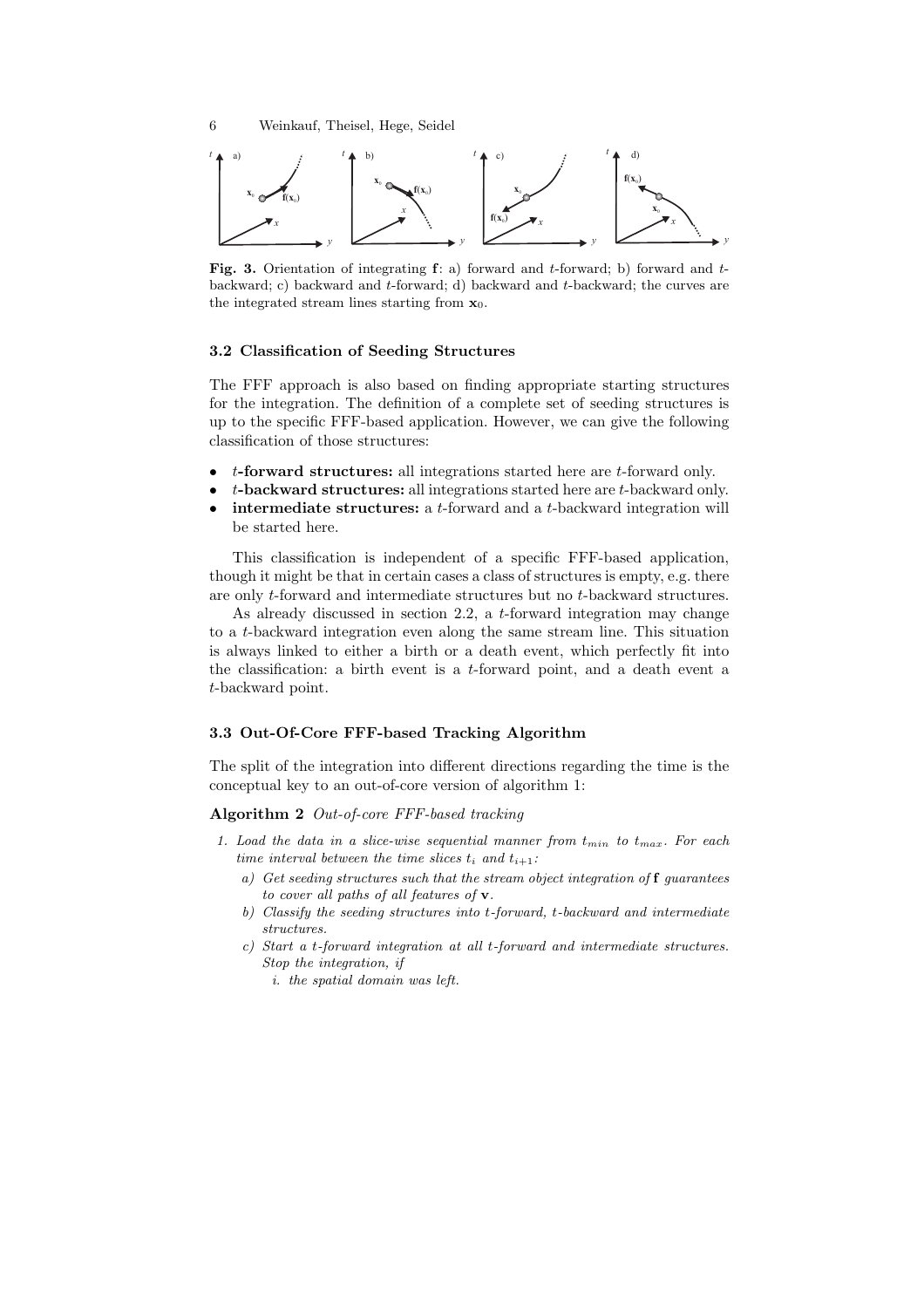- ii. the temporal domain of the time interval was left, i.e., the integration reached  $t_{i+1}$ . Add the result of this integration to the list of t-forward structures for the next time interval.
- iii. a death event was reached. If this point will not be reached by any other t-forward integration, add the result to the list of t-backward structures.
- 2. If the list of t-backward structures is non-empty: load the data in a slice-wise sequential manner from  $t_{max}$  to  $t_{min}$ . For each time interval between the time slices  $t_i$  and  $t_{i-1}$  start a t-backward integration at all t-backward and intermediate structures similar as above.
- 3. Repeat the stream object integrations of steps 1 and 2 until the lists of seeding structures are empty.

The basic idea of this algorithm template is to ensure that the direction of loading the data coincides with the direction of integration, i.e., if we are loading the data from  $t_{min}$  to  $t_{max}$  then we are integrating t-forward only, and the other way around. This alone does not sound very effective, since the data might been loaded more than once, possibly even an unknown number of times.

This changes, if we take a closer look at the t-forward structures, i.e., all points where only a t-forward integration is intended. At those points the features appear for the first time. Examples are entry points, birth events or all occurrences of the feature at  $t_{min}$ . If we can find all t-forward structures while doing the first sweep through the data, then the whole feature skeleton can be extracted with this one sweep. This is always fulfilled, if all types of t-forward structures are locally defined, i.e., they can be extracted by a local analysis. Under these prerequisites, we can reformulate algorithm 2 and obtain the following algorithmic template:

#### Algorithm 3 One-sweep Out-of-core FFF-based tracking

- 1. For each time interval  $[t_i, t_{i+1}]$  from  $t_{min}$  to  $t_{max}$ :
	- a) Extract all t-forward seeding structures needed to cover all paths of all features of v.
	- b) Apply a t-forward integration starting at those structures until i. the spatial domain was left.
		- ii. the temporal domain of the time interval was left, i.e., the integration reached  $t_{i+1}$ . Add the result of this integration to the list of t-forward structures for the next time interval.
		- iii. a death event was reached.

Algorithm 3 ensures that every path of a feature is integrated only once. Thus, a removal of multiply integrated stream objects is not needed anymore. In comparison to algorithms 1 and 2 it is perfectly fitted for large data sets: it reads only parts of the data and each part only once.

## 4 Application to Tracking of Critical Points

Critical points, i.e. isolated points with a vanishing flow, are perhaps the most important topological feature of vector fields. For static fields, their extrac-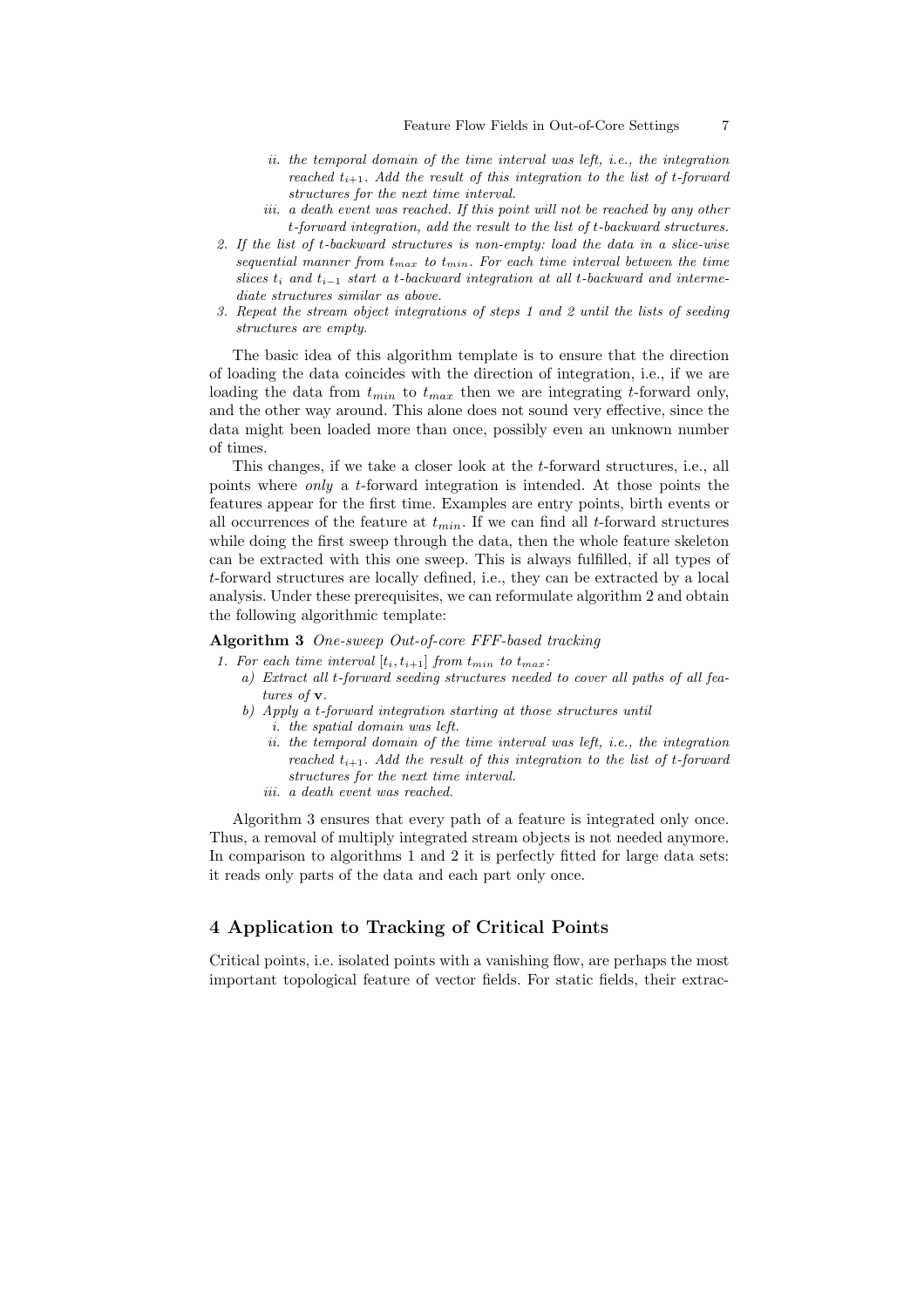tion and classification is well-understood both in the 2D [6] and the 3D case [17]. Critical points also serve as the starting points of certain separatrices, i.e. stream lines/surfaces which divide the field into areas of different flow behavior. Topological methods have not only been developed for visualization purposes [4, 5], but have also been applied to simplify [2, 15], smooth [18], and compress [11, 7] vector fields. A thorough overview can be found in [9].

Considering a stream line oriented topology of time-dependent vector fields, critical points smoothly change their location and orientation over time. In addition, certain bifurcations of critical points may occur. To capture the topological behavior of time-dependent vector fields, it is necessary to capture the temporal behavior of the critical points.

Theisel et al. introduced in [13] a FFF-based approach to track critical points, which matches algorithm 1. In order to track critical points in an effective out-of-core manner using algorithm 3 we need to find the complete set of t-forward points, i.e., all points in space-time where a critical point appears for the first time. This will be done in section 4.2. But before that we discuss the definition of the feature flow field f itself.

### 4.1 FFF for Tracking Critical Points

We first consider tracking critical points in a 2D time-dependent vector field, which is given as

$$
\mathbf{v}(x, y, t) = \begin{pmatrix} u(x, y, t) \\ v(x, y, t) \end{pmatrix}
$$
 (1)

in the 3D space-time domain  $D = [x_{min}, x_{max}] \times [y_{min}, y_{max}] \times [t_{min}, t_{max}]$ . We can construct a 3D vector field  $f$  in  $D$  with the following properties: for any two points  $x_0$  and  $x_1$  on a stream line of f, it holds  $v(x_0) = v(x_1)$ . This means that a stream line of f connects locations with the same values of v. Figure 4 gives an illustration. In particular, if  $\mathbf{x}_0$  is a critical point in **v**, then the stream line of f describes the path of the critical point over time. To get f, we search for the direction in space-time in which both components of  $\bf{v}$ locally remain constant. This is the direction perpendicular to the gradients of the two components of v. We get

$$
\mathbf{f}(x, y, t) = \text{grad}(u) \times \text{grad}(v) = \begin{pmatrix} u_x \\ u_y \\ u_t \end{pmatrix} \times \begin{pmatrix} v_x \\ v_y \\ v_t \end{pmatrix} = \begin{pmatrix} \det(\mathbf{v}_y, \mathbf{v}_t) \\ \det(\mathbf{v}_t, \mathbf{v}_x) \\ \det(\mathbf{v}_x, \mathbf{v}_y) \end{pmatrix} . \quad (2)
$$

The FFF approach for 3D vector fields is a straightforward extension of the 2D case. Given the 3D time-dependent vector field

$$
\mathbf{v}(x, y, z, t) = \begin{pmatrix} u(x, y, z, t) \\ v(x, y, z, t) \\ w(x, y, z, t) \end{pmatrix}
$$
 (3)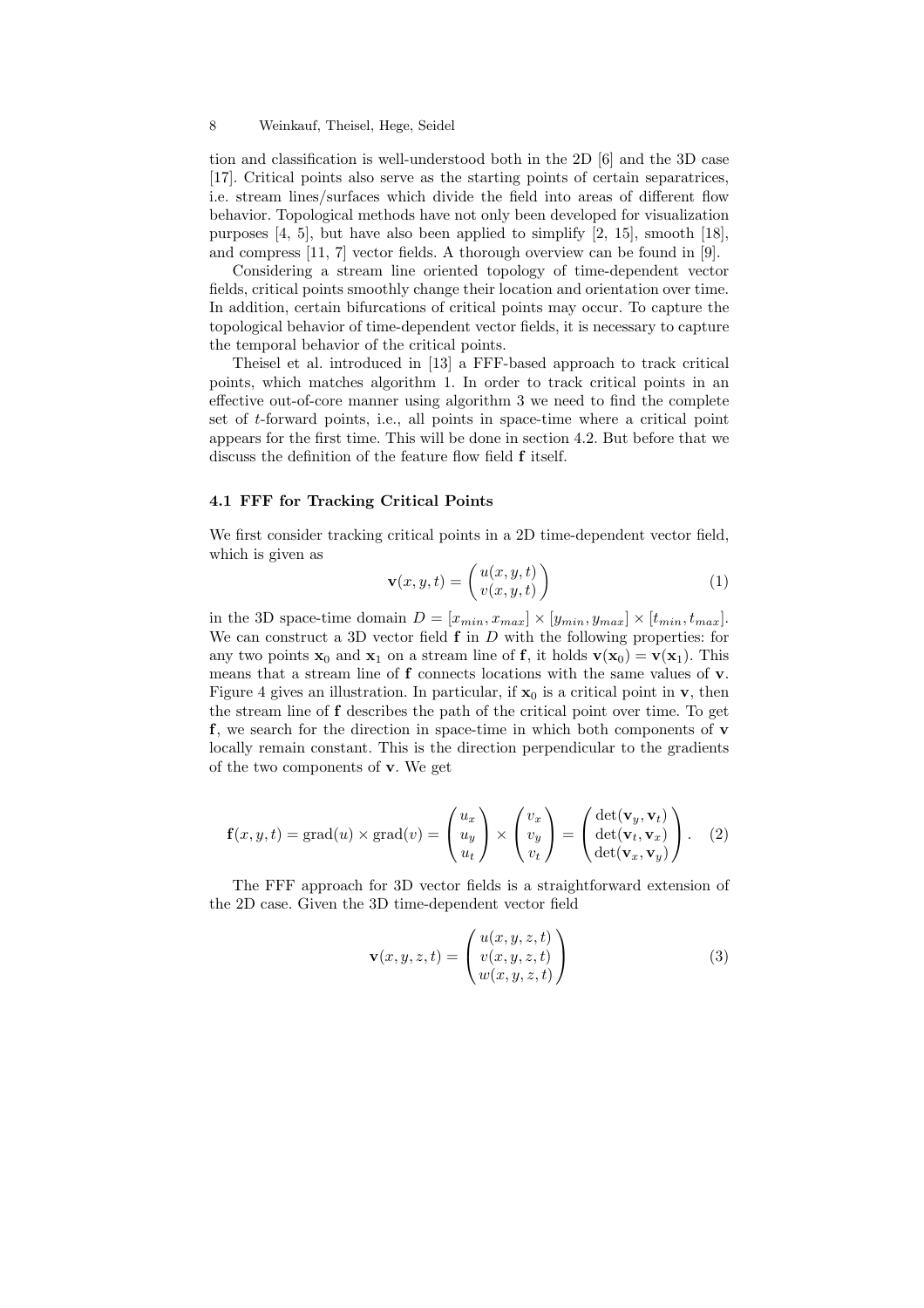

Fig. 4. Tracking 2D critical points: all points on a stream line of f have the same value for v.

in the 4D space-time domain  $D = [x_{min}, x_{max}] \times [y_{min}, y_{max}] \times [z_{min}, z_{max}] \times$  $[t_{min}, t_{max}]$ , the 4D FFF f is defined by the conditions

$$
\mathbf{f} \perp \text{grad}(u) = (u_x, u_y, u_z, u_t)^T , \ \mathbf{f} \perp \text{grad}(v) , \ \mathbf{f} \perp \text{grad}(w).
$$

This gives a unique solution for  $f$  (except for scaling)<sup>7</sup>

$$
\mathbf{f}(x, y, z, t) = \begin{pmatrix} + \det(\mathbf{v}_y, \mathbf{v}_z, \mathbf{v}_t) \\ - \det(\mathbf{v}_z, \mathbf{v}_t, \mathbf{v}_x) \\ + \det(\mathbf{v}_t, \mathbf{v}_x, \mathbf{v}_y) \\ - \det(\mathbf{v}_x, \mathbf{v}_y, \mathbf{v}_z) \end{pmatrix} .
$$
 (4)

#### 4.2 Complete Set of t-forward Points

Theisel and Weinkauf showed in [14] that two classes of seeding points guarantee that all paths of critical points are captured: the intersections of the paths with the domain boundaries, and fold bifurcations. However, they did not distinguish between t-forward and t-backward points. We are going to do this here in order to find the complete set of t-forward points.

To find all intersections with the boundaries, we have to solve

$$
\mathbf{v}(x, y, t_{min}) = (0, 0)^T \text{ and } \mathbf{v}(x, y, t_{max}) = (0, 0)^T \text{ for the unknowns } x, y,
$$
  

$$
\mathbf{v}(x, y_{min}, t) = (0, 0)^T \text{ and } \mathbf{v}(x, y_{max}, t) = (0, 0)^T \text{ for the unknowns } x, t,
$$
  

$$
\mathbf{v}(x_{min}, y, t) = (0, 0)^T \text{ and } \mathbf{v}(x_{max}, y, t) = (0, 0)^T \text{ for the unknowns } y, t.
$$

Each of the 6 solutions turns out to be a simple extraction of critical points of a 2D (steady) vector field. We can make the following distinction:

- Bottom intersection points are intersections with the plane  $t = t_{min}$
- Top intersection points are intersections with the plane  $t = t_{max}$
- Side intersection points are intersections with the plane  $x = x_{min}$ ,  $x =$  $x_{max}$ ,  $y = y_{min}$ , or  $y = y_{max}$  respectively.

Side intersection points can be further classified into entry and exit points. At an entry point, a t-forward integration of  $f$  goes into  $D$ , while at an exit point

<sup>&</sup>lt;sup>7</sup> Note that the formulation of  $f(x, y, z, t)$  in [13] contains an error: the alternating signs of the components are missing.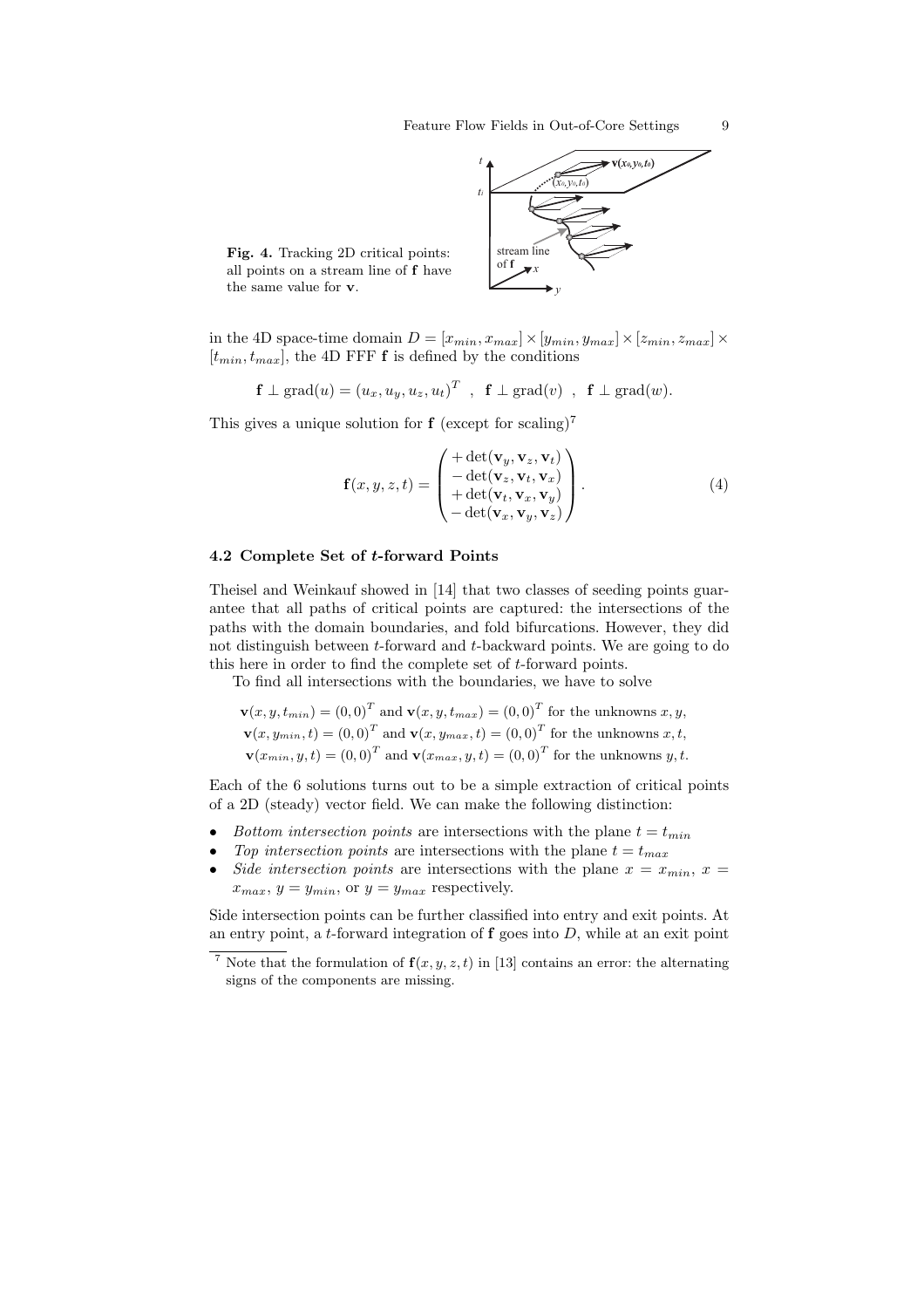Fig. 5. a) intersections of the paths of critical points with the domain of D: bottom intersection  $(\mathbf{x}_1)$ , exit  $(x_2)$  and entry  $(x_3)$  side intersection, top intersection  $(x_2)$ ; b) example consisting of a bottom intersection  $(x_1)$ , exit  $(x_2)$  and entry  $(x_3)$  side intersection, death  $(x_4)$  and birth  $(x_5)$  fold bifurcation, top intersection  $(x_6)$ : the paths of critical points consist of 4 segments which are integrated t-forward from→to:  $\mathbf{x}_1 \rightarrow \mathbf{x}_2$ ,  $\mathbf{x}_3 \rightarrow \mathbf{x}_4, \mathbf{x}_5 \rightarrow \mathbf{x}_4, \mathbf{x}_5 \rightarrow \mathbf{x}_6.$ 





**Fig. 6.** Classifying fold bifurcations by the last component of  $J_f(x) \cdot f(x)$ : a) birth event; b) death event.

a t-forward integration leaves D. Figure 5a illustrates the different kinds of intersection points with the boundary of D. It is easy to see that only bottom and entry side intersections are t-forward points.

To detect fold bifurcations inside  $D$ , we search for locations  $x$  with

$$
[\mathbf{v}(\mathbf{x}) = (0,0)^T , \ \det(\mathbf{J}_{\mathbf{v}}(\mathbf{x})) = 0 ]
$$
 (5)

where  $J_v$  is the Jabcobian matrix of v. (2) shows that the second condition of  $(5)$  ensures that the last component of f vanishes, i.e., that f is parallel to the taxis. To solve (5), we use a numerical approach similar to extracting isolated critical points in 3D vector fields. There are two kinds of fold bifurcations: birth and death events. To distinguish them, we consider the last component of  $J_f(x) \cdot f(x)$  at the fold bifurcation. If this component is positive, we have a birth bifurcation; if it is negative, a death bifurcation is present. Figure 6 illustrates this. It is easy to see that only birth bifurcations are t-forward points.

For 3D time-dependent vector fields, the extraction of the seeding points follows the same ideas. Boundary intersections are found as isolated critical points of the 3D (steady) vector fields at the space-time domain boundary. Again, only bottom and entry side intersections are of interest. Fold bifurcations are the solutions of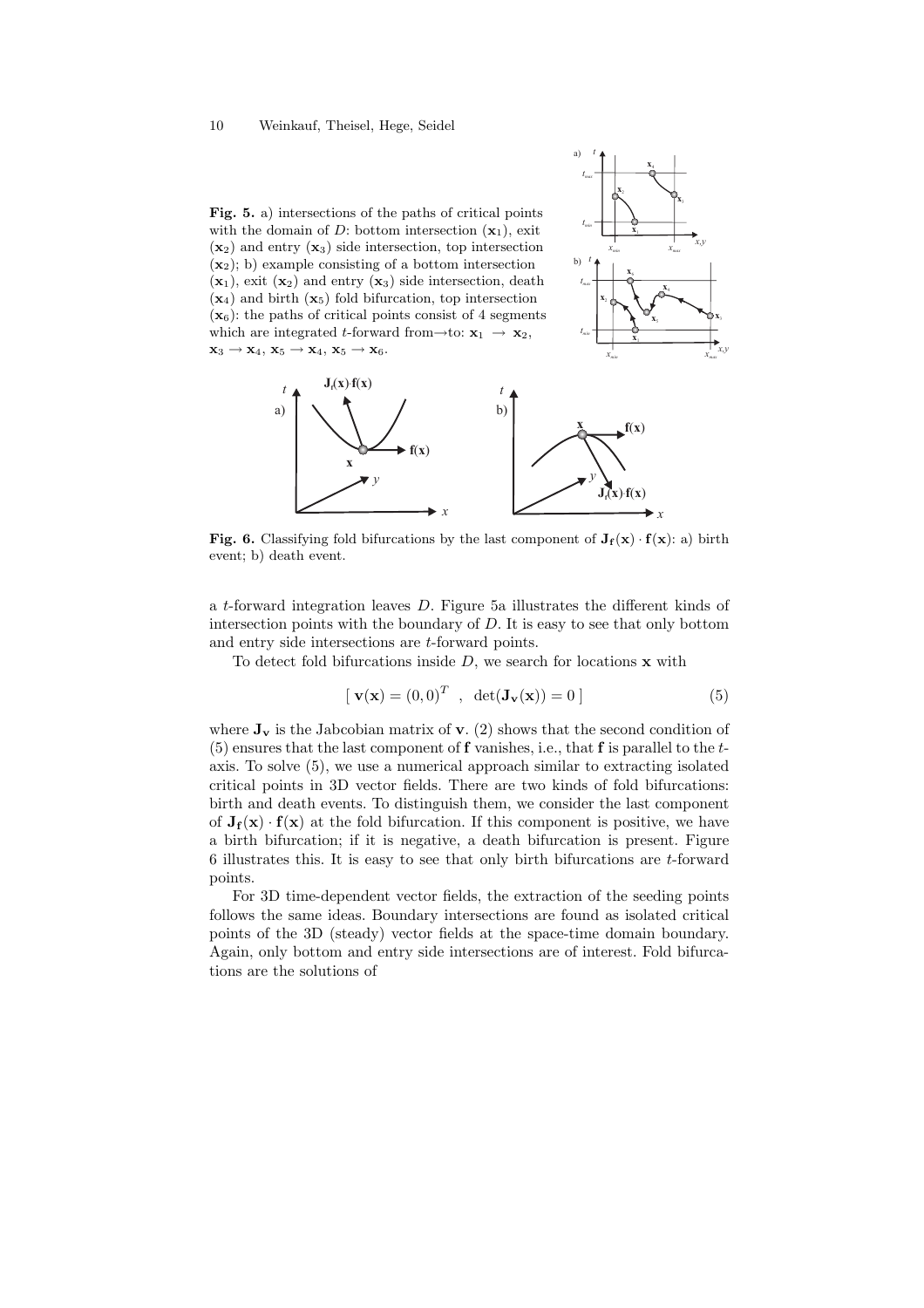

Fig. 7. Application of algorithm 3: critical points tracked in one sweep.

$$
\left[\mathbf{v}(\mathbf{x}) = (0,0,0)^{T}\right], \ \det(\mathbf{J}_{\mathbf{v}}(\mathbf{x})) = 0\right]
$$
 (6)

which corresponds to numerically finding isolated critical points in 4D vector fields. The distinction between births and deaths follows the 2D case.

We have found all points in space-time where a critical point can appear for the first time: bottom and entry side intersections as well as birth bifurcations. They can all be extracted using a local analysis. All prerequisites for algorithm 3 are fulfilled. Thus, we are now able to track critical points in 2D and 3D time-dependent vector fields in an effective out-of-core manner: in one sweep and by loading only two slices at once. We applied this algorithm to a random 2D time-dependent data set. Random vector fields are useful tools for a proofof-concept of topological methods, since they contain a maximal amount of topological information. Figure 7 shows the execution of algorithm 3 between two consecutive time steps  $t_i$  and  $t_{i+1}$ .

Figure 8 shows the visualization of a vector field describing the flow over a 2D cavity. This data set was kindly provided by Mo Samimy and Edgar Caraballo (both Ohio State University) as well as Bernd R. Noack and Ivanka Pelivan (both TU Berlin). 1000 time steps have been simulated using the compressible Navier-Stokes equations; it exhibits a non-zero divergence inside the cavity, while outside the cavity the flow tends to have a quasi-divergence-free behavior. Instead of loading only two time steps at once, the data set has been divided into 10 sections each consisting of 100 time steps (Figure 8a). Each section fits easily into main memory and has been treated according to algorithm 3. This approach reduced the overhead introduced by the out-of-core handling. The computation time for this data set was 20 minutes. The topological structures visualized in Figure 8b elucidate the quasi-periodic nature of the flow. The most dominating topological structures originate in or near the boundaries of the cavity itself. The quasi-divergence-free behavior outside the cavity is affirmed by the fact that a high number of Hopf bifurcations has been found in this area.

# 5 Conclusions

In this paper we showed how all FFF-based tracking algorithms can be formulated in an out-of-core manner. This has been used to re-formulate the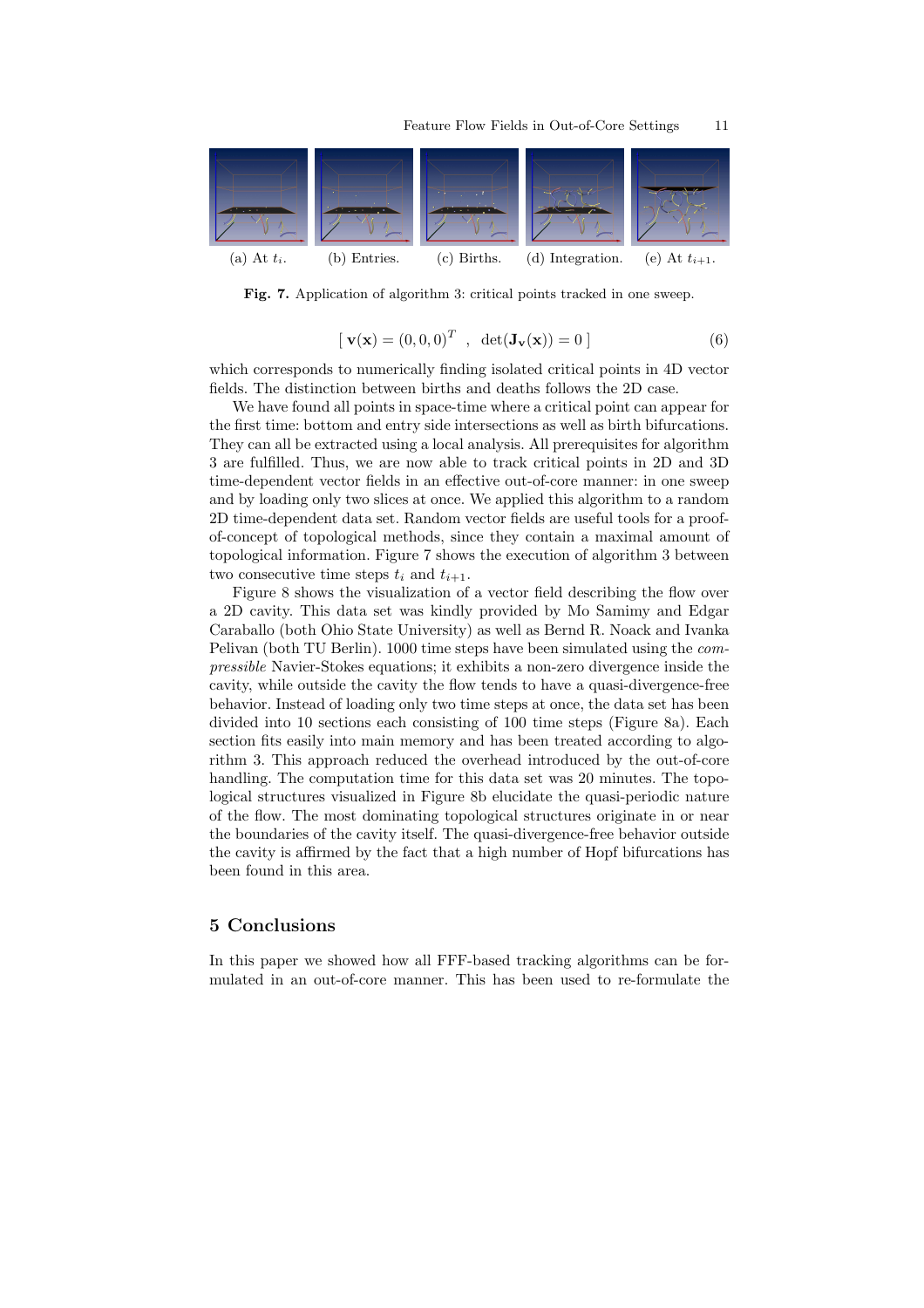

Fig. 8. Cavity data set consisting of 1000 time steps. Algorithm 3 has been applied onto the 10 depicted sections consisting of 100 time steps each.

algorithm for tracking critical points from [13] to make it compatible to outof-core data handling. The resulting algorithm enables to analyze the data in one sweep while holding only two time slices at once. For future work, we intend to apply algorithm 3 to other types of features, especially to vortex core lines.

# References

- 1. D. Bauer and R. Peikert. Vortex tracking in scale space. In Data Visualization 2002. Proc. VisSym 02, pages 233–240, 2002.
- 2. W. de Leeuw and R. van Liere. Collapsing flow topology using area metrics. In Proc. IEEE Visualization '99, pages 149–354, 1999.
- 3. C. Garth, X. Tricoche, and G. Scheuermann. Tracking of vector field singularities in unstructured 3D time-dependent datasets. In Proc. IEEE Visualization 2004, pages 329–336, 2004.
- 4. A. Globus, C. Levit, and T. Lasinski. A tool for visualizing the topology of three-dimensional vector fields. In Proc. IEEE Visualization '91, pages 33–40, 1991.
- 5. H. Hauser and E. Gröller. Thorough insights by enhanced visualization of flow topology. In 9th international symposium on flow visualization, 2000.
- 6. J. Helman and L. Hesselink. Representation and display of vector field topology in fluid flow data sets. IEEE Computer, 22(8):27–36, 1989.
- 7. S. Lodha, N. Faaland, and J. Renteria. Topology preserving top-down compression of 2d vector fields using bintree and triangular quadtrees. IEEE Transactions on Visualization and Computer Graphics, 9(4):433–442, 2003.